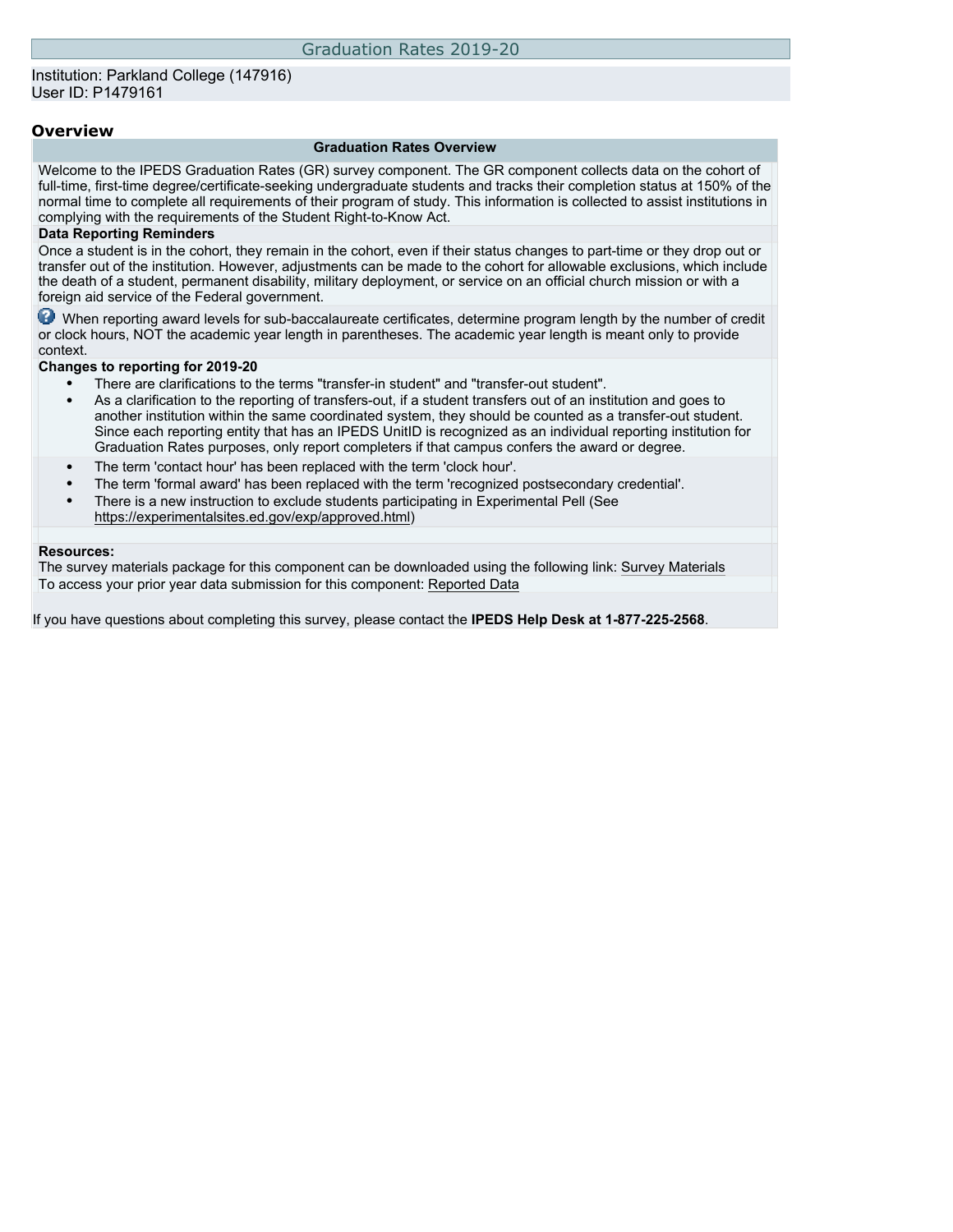#### **Establishing cohort**

**Based on your institution's response to the predominant calendar system question (B3) on the Institutional**

**Characteristics Header survey component from the IPEDS Fall 2019 data collection, your institution must report**

### **graduation rates data using a:**

**Fall Cohort**

*A* **fall cohort** *is used by institutions with standard academic terms (semester, trimester, quarter, 4-1-4). A* **fullyear cohort** *is used by institutions offering primarily occupational/vocational programs and operating on a continuous basis.*

**Cohort of full-time, first-time degree/certificate-seeking undergraduate students**

•**Report Hispanic/Latino individuals of any race as Hispanic/Latino**

•**Report race for non-Hispanic/Latino individuals only**

Please review the data in the initial cohort column and re-enter the cohort data making any necessary corrections for omissions, erroneous reporting, or where better information regarding race/ethnicity or gender is available. Institutions must continue to report using the new race/ethnicity categories. For information and assistance with this, please visit the [IPEDS Race/Ethnicity Information Center.](https://nces.ed.gov/ipeds/report-your-data/resource-center-race-ethnicity) **Men**

| <b>MEIL</b>                               |                  |                |  |
|-------------------------------------------|------------------|----------------|--|
| Screen 1 of 5                             | Cohort year 2016 |                |  |
|                                           | Initial cohort   | Revised cohort |  |
| Nonresident alien                         |                  | 3              |  |
| Hispanic/Latino                           | 37               | 37             |  |
| American Indian or Alaska Native          |                  |                |  |
| Asian                                     | 23               | 22             |  |
| <b>Black or African American</b>          | 59               | 59             |  |
| Native Hawaiian or Other Pacific Islander |                  |                |  |
| White                                     | 239              | 238            |  |
| Two or more races                         | 23               | 23             |  |
| Race and ethnicity unknown                | 21               | 21             |  |
| <b>Total men</b>                          | 406              | 404            |  |
|                                           |                  |                |  |

| <b>Women</b>                              |                |                  |
|-------------------------------------------|----------------|------------------|
| Screen 1 of 5                             |                | Cohort year 2016 |
|                                           | Initial cohort | Revised cohort   |
| Nonresident alien                         |                | $\overline{2}$   |
| Hispanic/Latino                           | 24             | 22               |
| American Indian or Alaska Native          | 0              |                  |
| Asian                                     | 15             | 15               |
| <b>Black or African American</b>          | 49             | 49               |
| Native Hawaiian or Other Pacific Islander | 0              |                  |
| White                                     | 136            | 136              |
| Two or more races                         | 16             | 16               |
| Race and ethnicity unknown                | 19             | 18               |
| <b>Total women</b>                        | 260            | 258              |
|                                           |                |                  |
| Total men + women                         | 666            | 662              |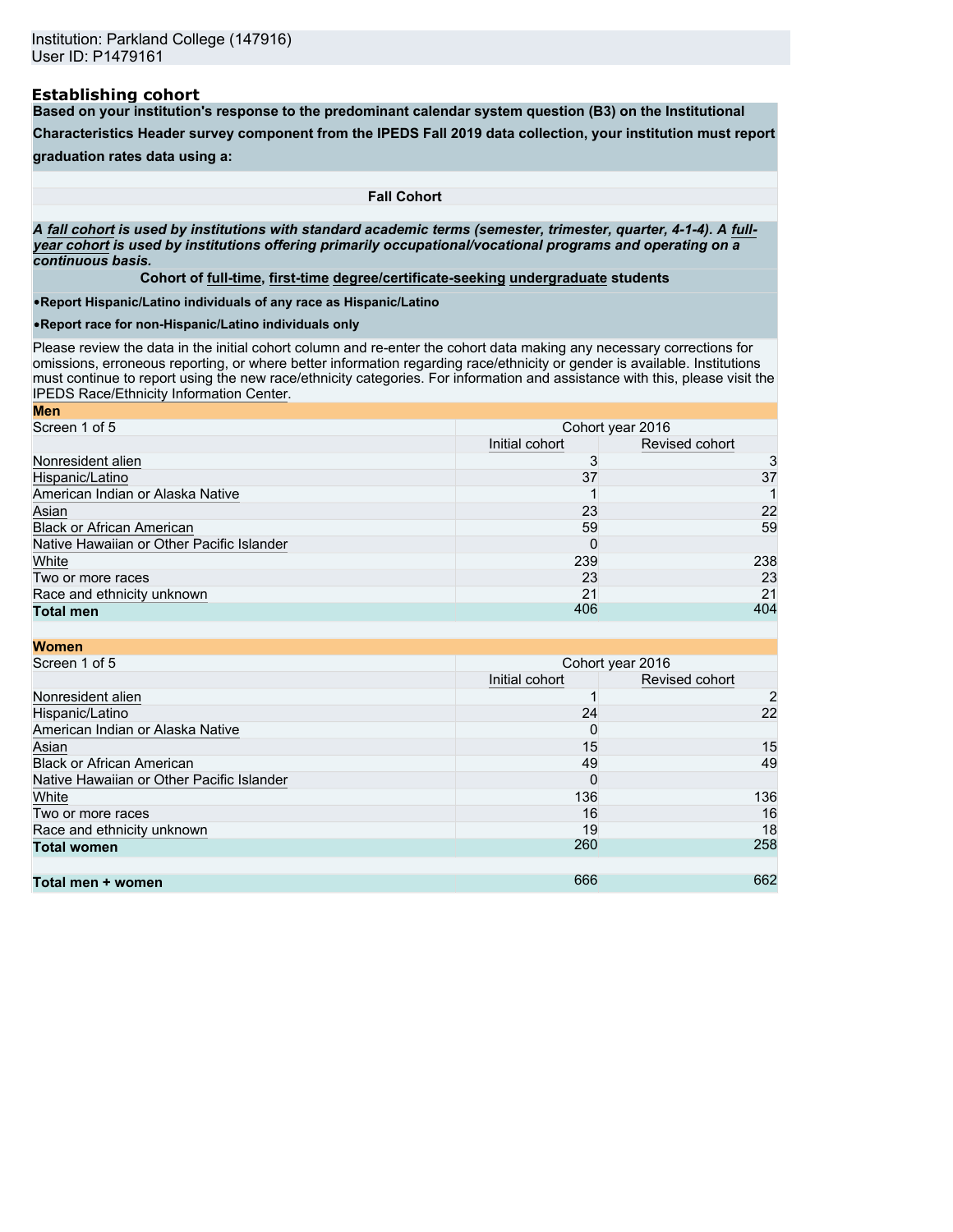## **Completers within 150%**

**Cohort of full-time, first-time degree/certificate-seeking undergraduate students**

**In the columns below, report the status of the 2016 cohort of full-time, first-time degree/certificate-seeking undergraduate students listed in Column 10. Those who completed their program within 150% of normal time as of August 31, 2019 should be reported in either Column 11 or 12, depending on the length of the program completed.**

#### •**Report Hispanic/Latino individuals of any race as Hispanic/Latino**

•**Report race for non-Hispanic/Latino individuals only**

| Screen 2 of 5<br>Cohort year 2016<br>Cohort students who completed their program within<br>Cohort<br>Total<br>150% of normal time to completion<br>completers<br>within 150%<br>Completers of programs of Completers of programs of at<br>less than 2 academic yrs (or least 2 but less than 4 academic yrs<br>equivalent)<br>(or equivalent)<br>(Column 12)<br>(Column 11)<br>(Column 29)<br>(Column<br>10)<br>Nonresident alien<br>3<br>$\overline{2}$<br>Hispanic/Latino<br>37<br>9<br>0<br>American Indian or<br>Alaska Native<br>Asian<br>22<br>3<br><b>Black or African</b><br>3<br>59<br>American<br>$\mathbf{O}$<br>Native Hawaiian or Other<br>Pacific Islander<br>71<br>White<br>238<br>11<br>60<br>$\overline{2}$<br>23<br>3<br>Two or more races<br>4<br>21<br>3<br>Race and ethnicity<br>unknown<br>404<br>17<br>81<br><b>Total men</b> | <b>Men</b> |  |    |
|------------------------------------------------------------------------------------------------------------------------------------------------------------------------------------------------------------------------------------------------------------------------------------------------------------------------------------------------------------------------------------------------------------------------------------------------------------------------------------------------------------------------------------------------------------------------------------------------------------------------------------------------------------------------------------------------------------------------------------------------------------------------------------------------------------------------------------------------------|------------|--|----|
|                                                                                                                                                                                                                                                                                                                                                                                                                                                                                                                                                                                                                                                                                                                                                                                                                                                      |            |  |    |
|                                                                                                                                                                                                                                                                                                                                                                                                                                                                                                                                                                                                                                                                                                                                                                                                                                                      |            |  |    |
|                                                                                                                                                                                                                                                                                                                                                                                                                                                                                                                                                                                                                                                                                                                                                                                                                                                      |            |  |    |
|                                                                                                                                                                                                                                                                                                                                                                                                                                                                                                                                                                                                                                                                                                                                                                                                                                                      |            |  |    |
|                                                                                                                                                                                                                                                                                                                                                                                                                                                                                                                                                                                                                                                                                                                                                                                                                                                      |            |  |    |
|                                                                                                                                                                                                                                                                                                                                                                                                                                                                                                                                                                                                                                                                                                                                                                                                                                                      |            |  |    |
|                                                                                                                                                                                                                                                                                                                                                                                                                                                                                                                                                                                                                                                                                                                                                                                                                                                      |            |  |    |
|                                                                                                                                                                                                                                                                                                                                                                                                                                                                                                                                                                                                                                                                                                                                                                                                                                                      |            |  |    |
|                                                                                                                                                                                                                                                                                                                                                                                                                                                                                                                                                                                                                                                                                                                                                                                                                                                      |            |  |    |
|                                                                                                                                                                                                                                                                                                                                                                                                                                                                                                                                                                                                                                                                                                                                                                                                                                                      |            |  |    |
|                                                                                                                                                                                                                                                                                                                                                                                                                                                                                                                                                                                                                                                                                                                                                                                                                                                      |            |  |    |
|                                                                                                                                                                                                                                                                                                                                                                                                                                                                                                                                                                                                                                                                                                                                                                                                                                                      |            |  | 5  |
|                                                                                                                                                                                                                                                                                                                                                                                                                                                                                                                                                                                                                                                                                                                                                                                                                                                      |            |  |    |
|                                                                                                                                                                                                                                                                                                                                                                                                                                                                                                                                                                                                                                                                                                                                                                                                                                                      |            |  | 98 |

### **Women**

| Screen 2 of 5                                |                |                                                           | Cohort year 2016                                                     |                |  |  |
|----------------------------------------------|----------------|-----------------------------------------------------------|----------------------------------------------------------------------|----------------|--|--|
|                                              | Cohort         |                                                           | Cohort students who completed their program within                   |                |  |  |
|                                              |                |                                                           | 150% of normal time to completion                                    | completers     |  |  |
|                                              |                | Completers of programs of<br>less than 2 academic yrs (or | Completers of programs of at<br>least 2 but less than 4 academic yrs | within 150%    |  |  |
|                                              |                | equivalent)                                               | (or equivalent)                                                      |                |  |  |
|                                              | (Column<br>10) | (Column 11)                                               | (Column 12)                                                          | (Column 29)    |  |  |
| Nonresident alien                            | 2              |                                                           |                                                                      |                |  |  |
| Hispanic/Latino                              | 22             |                                                           | 6                                                                    |                |  |  |
| American Indian or<br>Alaska Native          |                |                                                           |                                                                      |                |  |  |
| Asian                                        | 15             |                                                           |                                                                      | $\overline{2}$ |  |  |
| <b>Black or African</b><br>American          | 49             |                                                           | 5                                                                    | $\overline{7}$ |  |  |
| Native Hawaiian or Other<br>Pacific Islander |                |                                                           |                                                                      | 0              |  |  |
| White                                        | 136            | 9                                                         | 39                                                                   | 48             |  |  |
| Two or more races                            | 16             |                                                           | 3                                                                    | 3              |  |  |
| Race and ethnicity<br>unknown                | 18             |                                                           | 6                                                                    | $\overline{7}$ |  |  |
| <b>Total women</b>                           | 258            | 14                                                        | 60                                                                   | 74             |  |  |
|                                              | 662            | 31                                                        |                                                                      |                |  |  |
| Total men + women                            |                |                                                           | 141                                                                  | 172            |  |  |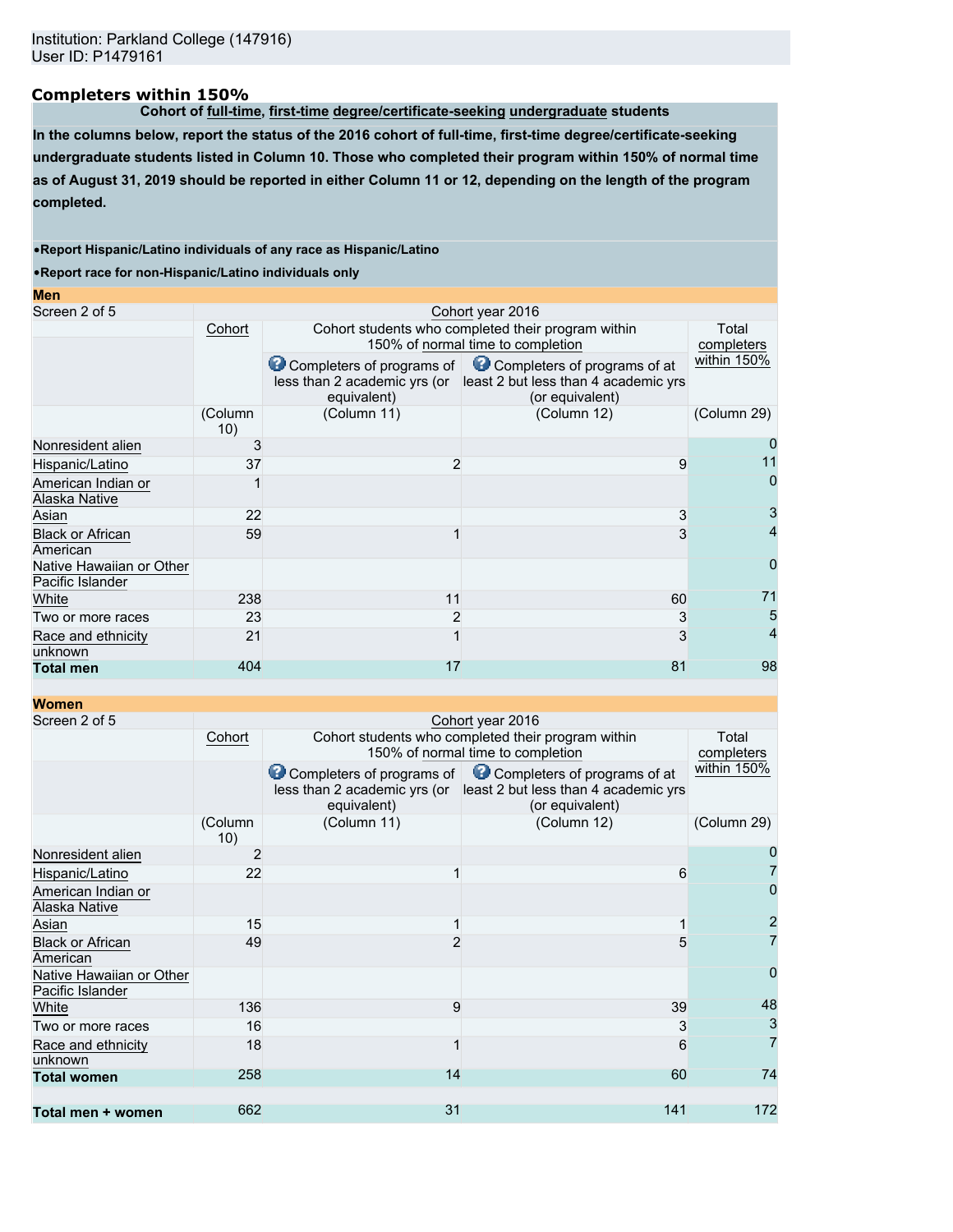## **Transfers/exclusions**

•In the columns below, report the status of those students in the 2016 cohort of full-time, first-time degree/certificateseeking undergraduate students listed in Column 10 who did not complete a program as of August 31, 2019.

•Report transfers-out who did not complete a program in Column 30. If the mission of your institution includes providing substantial preparation for students to enroll in another eligible institution WITHOUT having completed a program, you must report transfer-out data in Column 30. A school is required to report only on those students that the school knows have transferred to another eligible institution. A school must document that the student actually transferred. If it is not part of your mission, you may report transfer-out data if you wish.

•Report eligible exclusions from the cohort in Column 45. The ONLY allowable categories for this column are: students who died or became permanently disabled

students who left school to serve in the armed forces (or have been called up to active duty)

students who left school to serve with a foreign aid service of the Federal Government

students who left school to serve on an official church mission

•Column 52 [No longer enrolled] will be calculated for you. This includes students who have dropped out as well as those who completed in greater than 150% of normal time.

•If you do not have any values to report in either Column 30, 45, or 51, you must enter at least one zero in a field on this screen to continue.

**Cohort of full-time, first-time degree/certificate-seeking undergraduate students**

#### •**Report Hispanic/Latino individuals of any race as Hispanic/Latino**

•**Report race for non-Hispanic/Latino individuals only**

**Men**

| Screen 3 of 5                                |                |                                    | Cohort year 2016               |                     |                   |                       |
|----------------------------------------------|----------------|------------------------------------|--------------------------------|---------------------|-------------------|-----------------------|
|                                              | Cohort         | Total<br>completers<br>within 150% | Total transfer-out<br>students | Total<br>exclusions | Still<br>enrolled | No longer<br>enrolled |
|                                              | (Column<br>10) | (Column 29)                        | (Column 30)                    | (Column 45)         | (Column<br>51)    | (Column 52)           |
| Nonresident alien                            | 3              |                                    |                                |                     |                   |                       |
| Hispanic/Latino                              | 37             | 11                                 | 8                              |                     | 2                 | 16                    |
| American Indian or Alaska<br><b>Native</b>   |                |                                    |                                |                     |                   |                       |
| Asian                                        | 22             |                                    | 3                              |                     |                   | 15                    |
| <b>Black or African American</b>             | 59             |                                    | 10                             |                     |                   | 41                    |
| Native Hawaiian or Other<br>Pacific Islander |                |                                    |                                |                     |                   | 0                     |
| White                                        | 238            | 71                                 | 56                             |                     | 16                | 95                    |
| Two or more races                            | 23             | 5                                  | 3                              |                     |                   | 11                    |
| Race and ethnicity unknown                   | 21             |                                    |                                |                     | 2                 | 11                    |
| <b>Total men</b>                             | 404            | 98                                 | 84                             | $\Omega$            | 29                | 193                   |

**Women**

| WUIHEH                                       |                  |                                    |                                |                     |                   |                       |
|----------------------------------------------|------------------|------------------------------------|--------------------------------|---------------------|-------------------|-----------------------|
| Screen 3 of 5                                | Cohort year 2016 |                                    |                                |                     |                   |                       |
|                                              | Cohort           | Total<br>completers<br>within 150% | Total transfer-out<br>students | Total<br>exclusions | Still<br>enrolled | No longer<br>enrolled |
|                                              | (Column<br>10)   | (Column 29)                        | (Column 30)                    | (Column 45)         | (Column<br>51)    | (Column 52)           |
| Nonresident alien                            | 2                |                                    |                                |                     |                   |                       |
| Hispanic/Latino                              | 22               |                                    |                                |                     | 2                 | 9                     |
| American Indian or Alaska<br><b>Native</b>   |                  |                                    |                                |                     |                   | 0                     |
| Asian                                        | 15               | 2                                  |                                |                     |                   | 12                    |
| <b>Black or African American</b>             | 49               |                                    | 13                             |                     | 6                 | 23                    |
| Native Hawaiian or Other<br>Pacific Islander |                  |                                    |                                |                     |                   | $\Omega$              |
| White                                        | 136              | 48                                 | 41                             |                     | 12                | 35                    |
| Two or more races                            | 16               | 3                                  | 4                              |                     | 2                 | 7                     |
| Race and ethnicity unknown                   | 18               |                                    | $\overline{2}$                 |                     |                   | 5                     |
| <b>Total women</b>                           | 258              | 74                                 | 66                             | $\mathbf 0$         | 26                | 92                    |
| Total men + women                            | 662              | 172                                | 150                            | $\Omega$            | 55                | 285                   |
| Total in prior year (men and<br>women)       | 758              |                                    | 207                            |                     |                   |                       |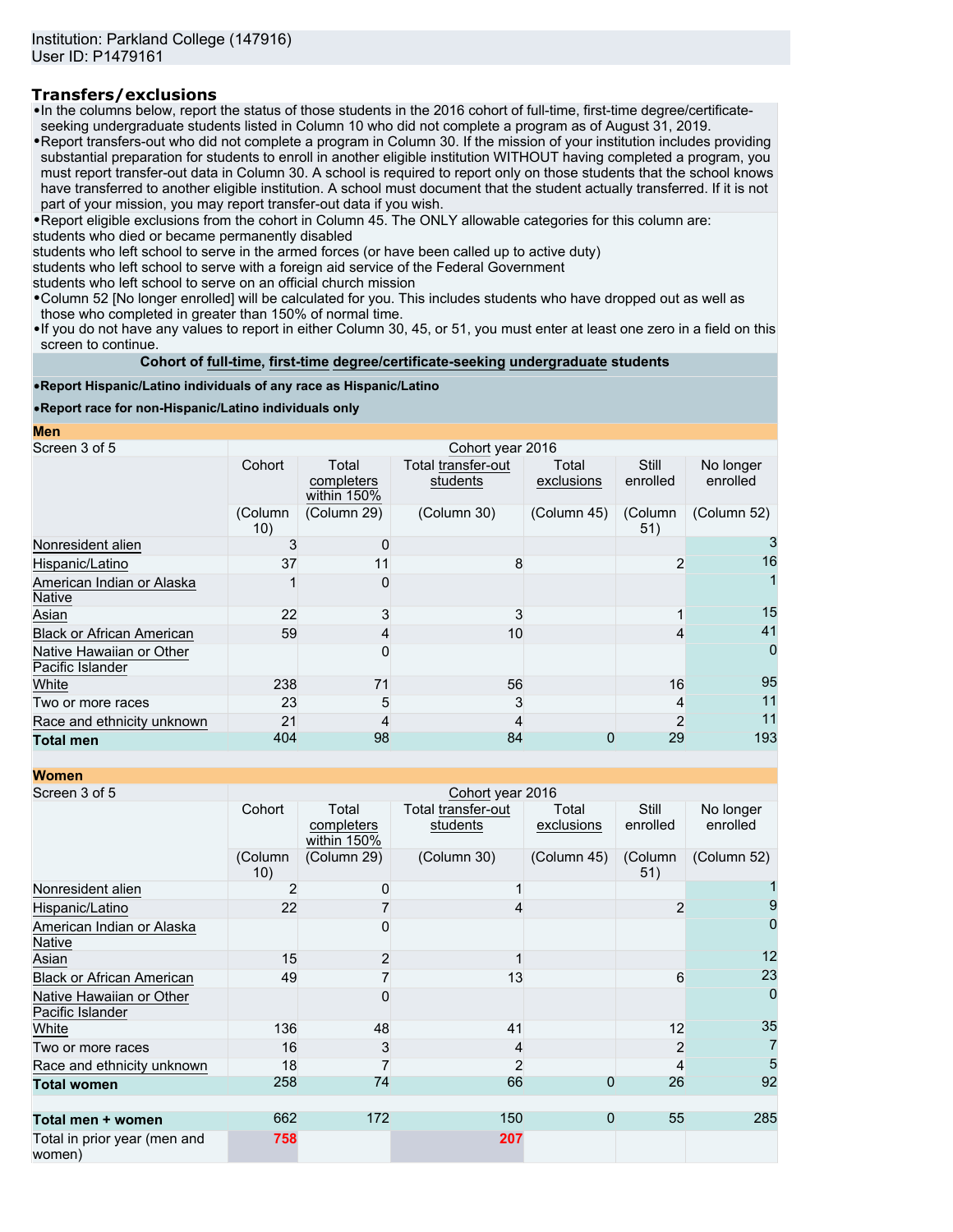## **Completers within 100%**

•In the columns below, report the status of those students in the 2016 cohort of full-time, first-time degree/certificateseeking undergraduate students who completed their program within 100% of normal time to completion.

•Those who completed their program within 100% of normal time should be reported in either Column 55 or 56,

depending on the length of the program completed.

|                      | Cohort of full-time, first-time degree/certificate-seeking undergraduate students |            |                                                                                                                                    |                                                                                                                |             |  |  |
|----------------------|-----------------------------------------------------------------------------------|------------|------------------------------------------------------------------------------------------------------------------------------------|----------------------------------------------------------------------------------------------------------------|-------------|--|--|
| Screen 4<br>of 5     | Cohort year 2016                                                                  |            |                                                                                                                                    |                                                                                                                |             |  |  |
|                      | Revised<br>cohort                                                                 | Exclusions | Total completers<br>Cohort students who completed their program within<br>100% of normal time to completion<br>within 100% (Column |                                                                                                                |             |  |  |
|                      |                                                                                   |            | of less than 2 academic yrs<br>(or equivalent)                                                                                     | Completers of programs Completers of programs of at<br>least 2 but less than 4 academic<br>yrs (or equivalent) | $55 + 56$   |  |  |
|                      |                                                                                   |            | (Column 55)                                                                                                                        | (Column 56)                                                                                                    | (Column 57) |  |  |
| Total men<br>+ women | 662                                                                               | 0          | 18                                                                                                                                 | 55                                                                                                             | 73          |  |  |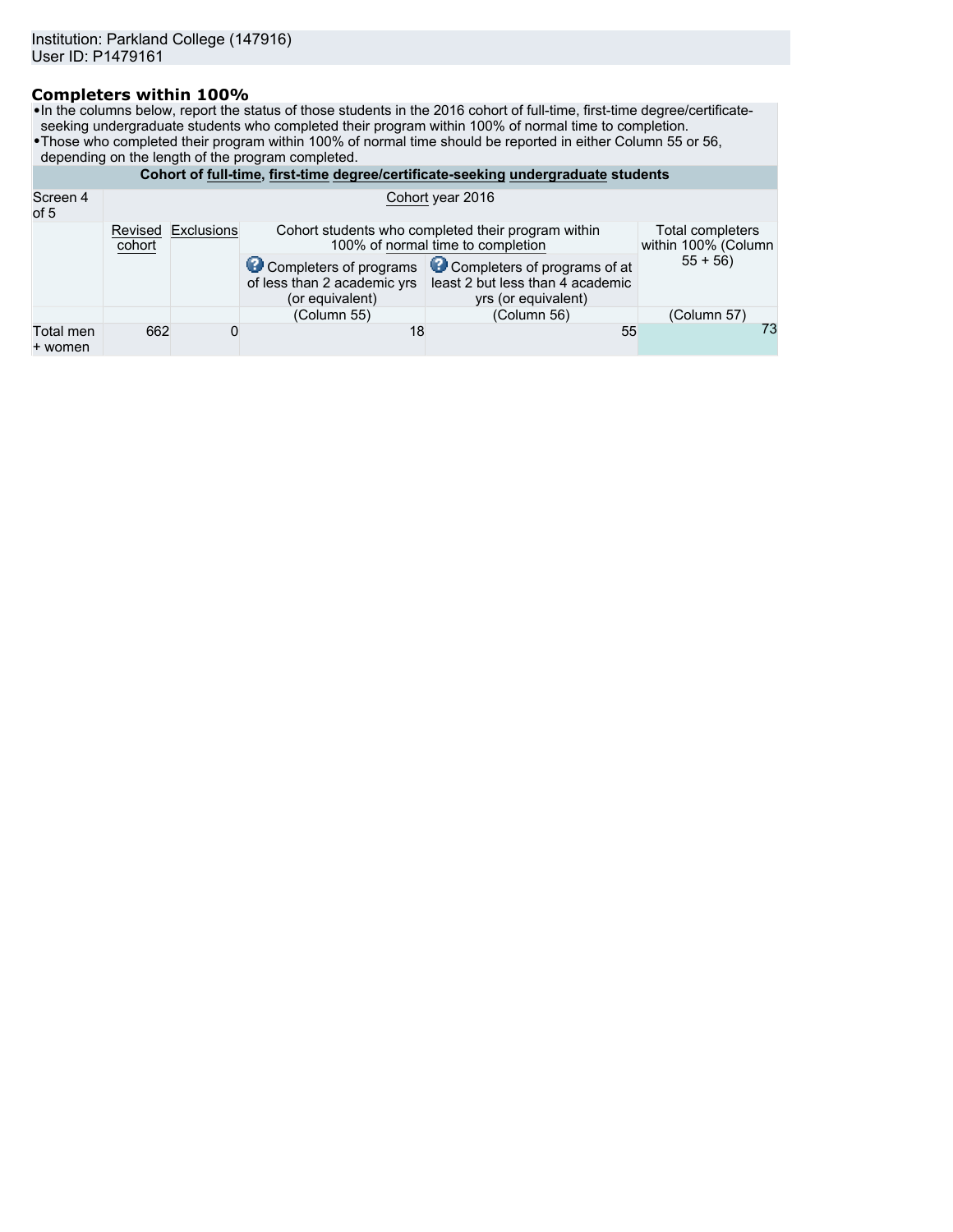### **Pell recipients and recipients of a subsidized Direct Loan who did not receive a Pell Grant**

For each subcohort, report the number of students in the cohort, total exclusions for the cohort, and the number of students that completed a certificate or degree within 150% of normal time to completion.

•Recipients of a Pell Grant and Recipients of a Direct Subsidized Loan that did not receive a Pell Grant are *mutually* **exclusive**, that is, if a student is in one cohort, they cannot be in the other cohort.

- The total of these 2 subcohorts must be less than the full-time, first-time, degree/certificate-seeking cohort

**Cohort of full-time, first-time degree/certificate-seeking undergraduate students**

| Screen 5 of 5                                                                                      | Cohort year 2016                |             |                                                                                                   |  |  |
|----------------------------------------------------------------------------------------------------|---------------------------------|-------------|---------------------------------------------------------------------------------------------------|--|--|
|                                                                                                    | Number of<br>students in cohort |             | Total exclusions Number of students that<br>completed within 150%<br>normal time to<br>completion |  |  |
|                                                                                                    | (Column 10)                     | (Column 45) | (Column 29)                                                                                       |  |  |
| Full-time, first-time, degree/certificate-seeking cohort                                           | 662                             |             | 172                                                                                               |  |  |
| Recipients of a Pell Grant (within entering year)                                                  | 299                             |             | 67                                                                                                |  |  |
| Recipients of a Direct Subsidized Loan (Within entering<br>year) that did not receive a Pell Grant | 54                              |             | 19                                                                                                |  |  |
| Did not receive either a Pell Grant or Direct Subsidized<br>Loan (within entering year)            | 309                             | 0           | 86                                                                                                |  |  |
|                                                                                                    |                                 |             |                                                                                                   |  |  |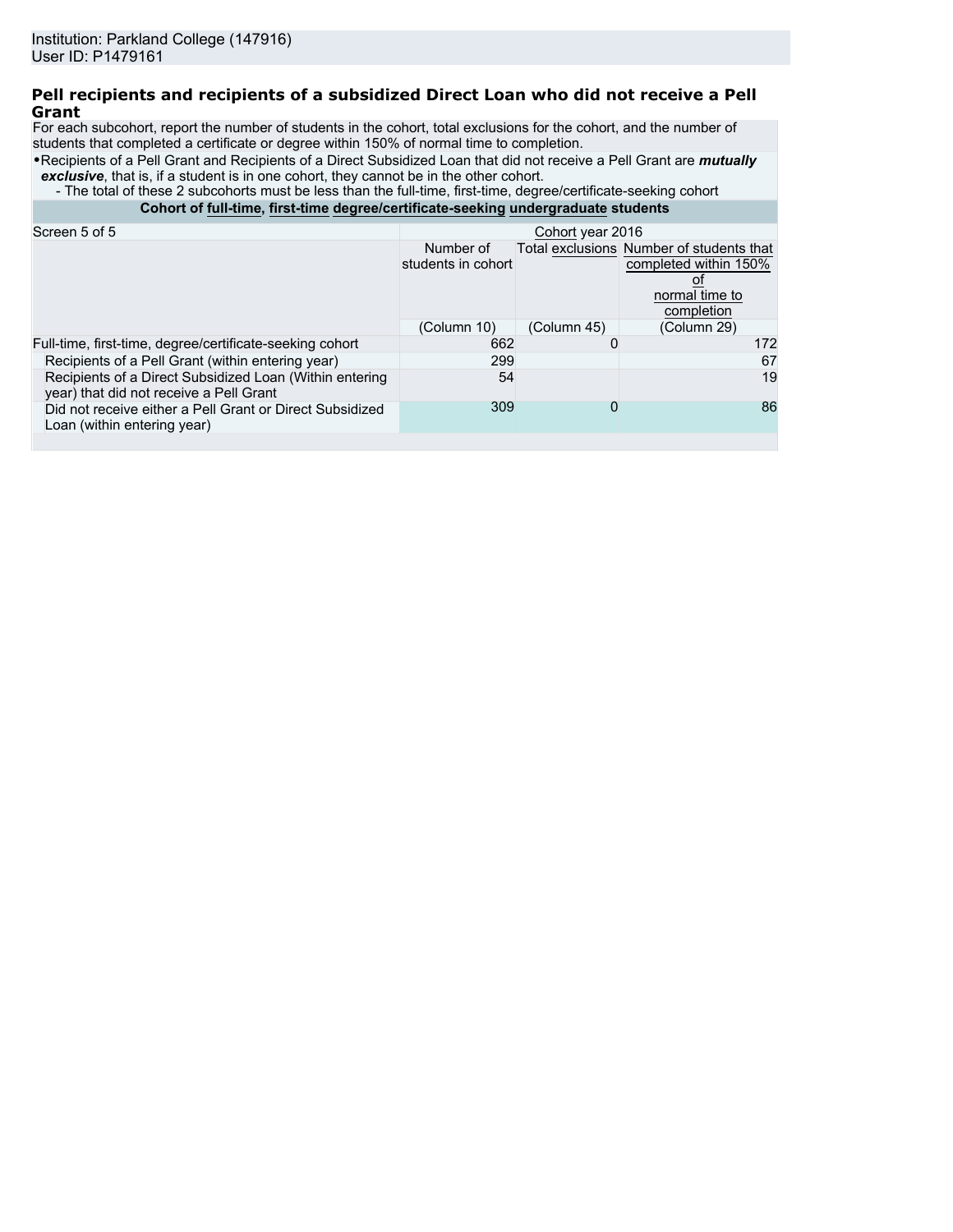# **Graduation and transfer-out rates**

| Calculation of graduation and transfer-out rates       |                                      |    |  |  |  |
|--------------------------------------------------------|--------------------------------------|----|--|--|--|
| Screen 1 of 2                                          | Cohort year 2016                     |    |  |  |  |
|                                                        | Transfer-out rate<br>Graduation rate |    |  |  |  |
| Overall Rates (will be displayed on College Navigator) | 26                                   | 23 |  |  |  |
| Men                                                    | 24                                   | 21 |  |  |  |
| Women                                                  | 29                                   | 26 |  |  |  |
|                                                        |                                      |    |  |  |  |
| Do you wish to provide additional context notes?       |                                      |    |  |  |  |
| $\odot$ No<br>Yes                                      |                                      |    |  |  |  |

 $\overline{\Phi}$  Note that certain information from these worksheets will be displayed on College Navigator, as noted. You **may use the space below to provide context for these data. These context notes will be posted on the College Navigator website, and should be written to be understood by students and parents.**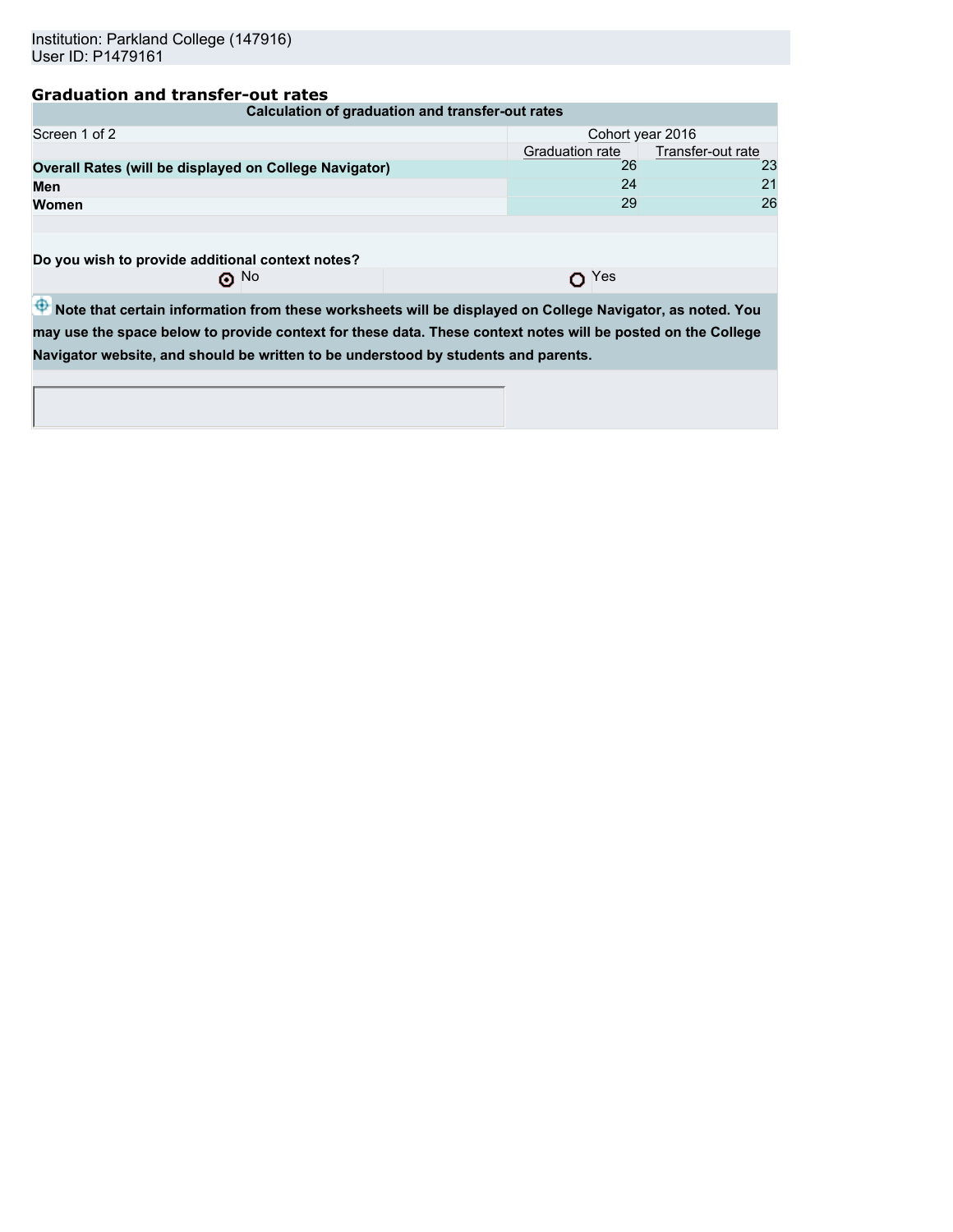# **4-year average rates**

| 4-year average rates                                                           |      |      |      |      |              |
|--------------------------------------------------------------------------------|------|------|------|------|--------------|
| Screen 2 of 2                                                                  |      |      |      |      |              |
| Men                                                                            |      |      |      |      |              |
|                                                                                | 2013 | 2014 | 2015 | 2016 | 4-year Total |
| Adjusted cohort                                                                | 432  | 530  | 474  | 404  | 1,840        |
| Total completers within 150%                                                   | 93   | 137  | 125  | 98   | 453          |
| Total transfer-out students                                                    | 118  | 128  | 133  | 84   | 463          |
| Women                                                                          |      |      |      |      |              |
|                                                                                | 2013 | 2014 | 2015 | 2016 | 4-year Total |
| Adjusted cohort                                                                | 236  | 318  | 284  | 258  | 1,096        |
| Total completers within 150%                                                   | 54   | 106  | 84   | 74   | 318          |
| Total transfer-out students                                                    | 76   | 91   | 74   | 66   | 307          |
| Total (men and women)                                                          |      |      |      |      |              |
|                                                                                | 2013 | 2014 | 2015 | 2016 | 4-year Total |
| Adjusted cohort                                                                | 668  | 848  | 758  | 662  | 2,936        |
| Total completers within 150%                                                   | 147  | 243  | 209  | 172  | 771          |
| Total transfer-out students                                                    | 194  | 219  | 207  | 150  | 770          |
| 4-year average Student Right-to-Know Completion or Graduation Rate Calculation |      |      |      |      |              |
| (Total Completers within 150% / Adjusted Cohort)                               |      |      |      |      |              |
|                                                                                |      |      |      |      |              |
| 4-year average Student Right-to-Know Transfer-out Rate Calculation             |      |      |      |      | 26           |
| (Total Transfer-out Students / Adjusted Cohort)                                |      |      |      |      |              |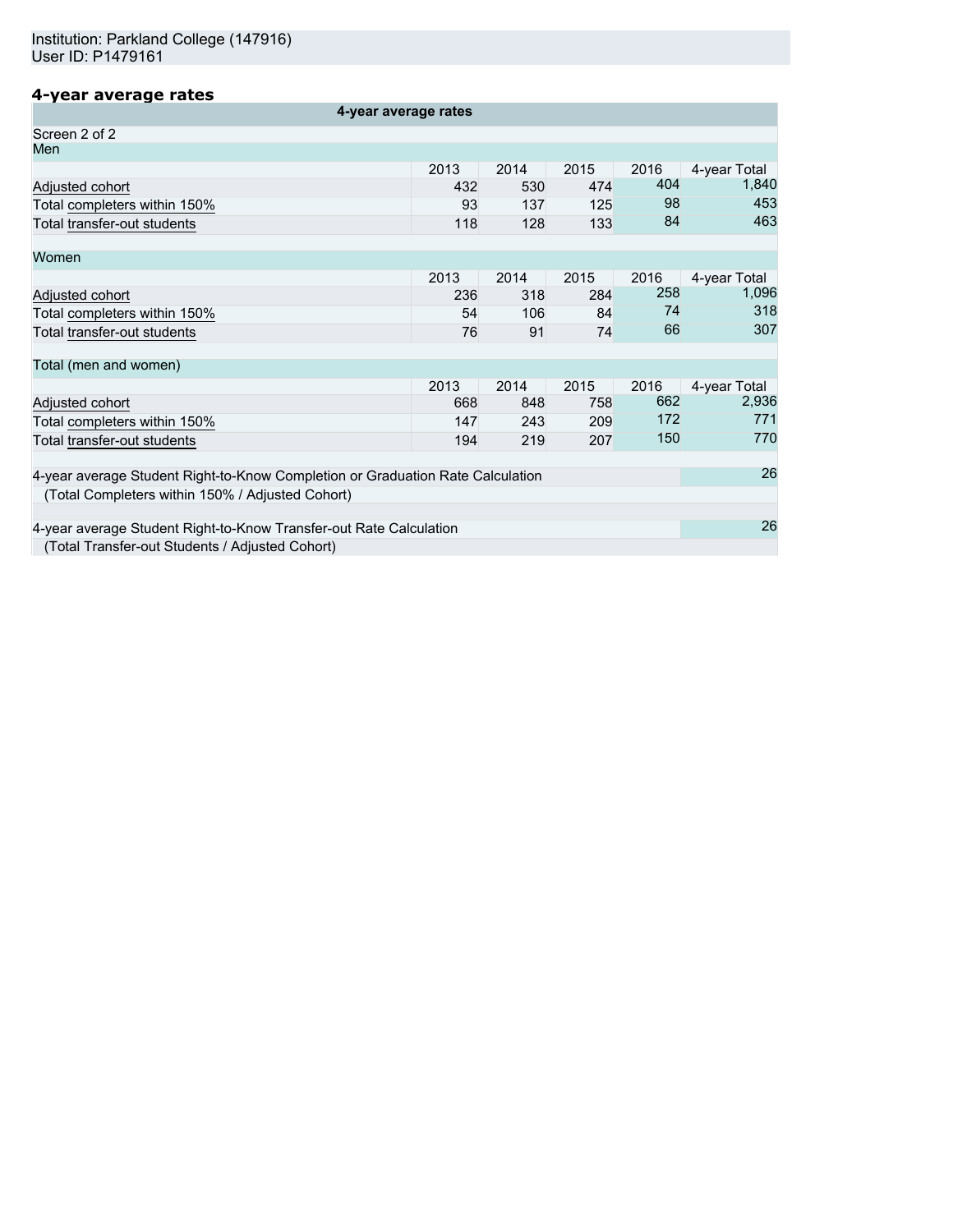## **Prepared by**

The name of the preparer is being collected so that we can follow up with the appropriate person in the event that there are questions concerning the data. The Keyholder will be copied on all email correspondence to other preparers. The time it took to prepare this component is being collected so that we can continue to improve our estimate of the reporting burden associated with IPEDS. Please include in your estimate the time it took for you to review instructions, query and search data sources, complete and review the component, and submit the data through the Data Collection System.

| Thank you for your assistance.                                                                                                    |                                                                                 |  |                                                            |                      |  |                                            |
|-----------------------------------------------------------------------------------------------------------------------------------|---------------------------------------------------------------------------------|--|------------------------------------------------------------|----------------------|--|--------------------------------------------|
|                                                                                                                                   |                                                                                 |  |                                                            |                      |  |                                            |
| This survey component was prepared by:                                                                                            |                                                                                 |  |                                                            |                      |  |                                            |
|                                                                                                                                   | Reyholder                                                                       |  | <b>SFA Contact</b>                                         |                      |  | <b>HR Contact</b>                          |
|                                                                                                                                   | Finance Contact                                                                 |  | Academic Library Contact                                   |                      |  | $\Omega$ Other                             |
|                                                                                                                                   | Name: Alison Groot                                                              |  |                                                            |                      |  |                                            |
|                                                                                                                                   | Email: agroot@parkland.edu                                                      |  |                                                            |                      |  |                                            |
|                                                                                                                                   |                                                                                 |  |                                                            |                      |  |                                            |
| How many staff from your institution only were involved in the data collection and reporting process of this<br>survey component? |                                                                                 |  |                                                            |                      |  |                                            |
|                                                                                                                                   | 1.00 Number of Staff (including yourself)                                       |  |                                                            |                      |  |                                            |
|                                                                                                                                   |                                                                                 |  |                                                            |                      |  |                                            |
| How many hours did you and others from your institution only spend on each of the steps below when                                |                                                                                 |  |                                                            |                      |  |                                            |
|                                                                                                                                   | responding to this survey component?                                            |  |                                                            |                      |  |                                            |
|                                                                                                                                   |                                                                                 |  |                                                            |                      |  |                                            |
|                                                                                                                                   | Exclude the hours spent collecting data for state and other reporting purposes. |  |                                                            |                      |  |                                            |
| <b>Staff member</b>                                                                                                               | <b>Collecting Data</b><br><b>Needed</b>                                         |  | <b>Revising Data to Match</b><br><b>IPEDS Requirements</b> | <b>Entering Data</b> |  | <b>Revising and</b><br><b>Locking Data</b> |
| Your office                                                                                                                       | 0.00 hours                                                                      |  | 0.00 hours                                                 | 0.00 hours           |  | 3.00 hours                                 |
| <b>Other offices</b>                                                                                                              | 0.00 hours                                                                      |  | 0.00 hours                                                 | 0.00 hours           |  | 0.00 hours                                 |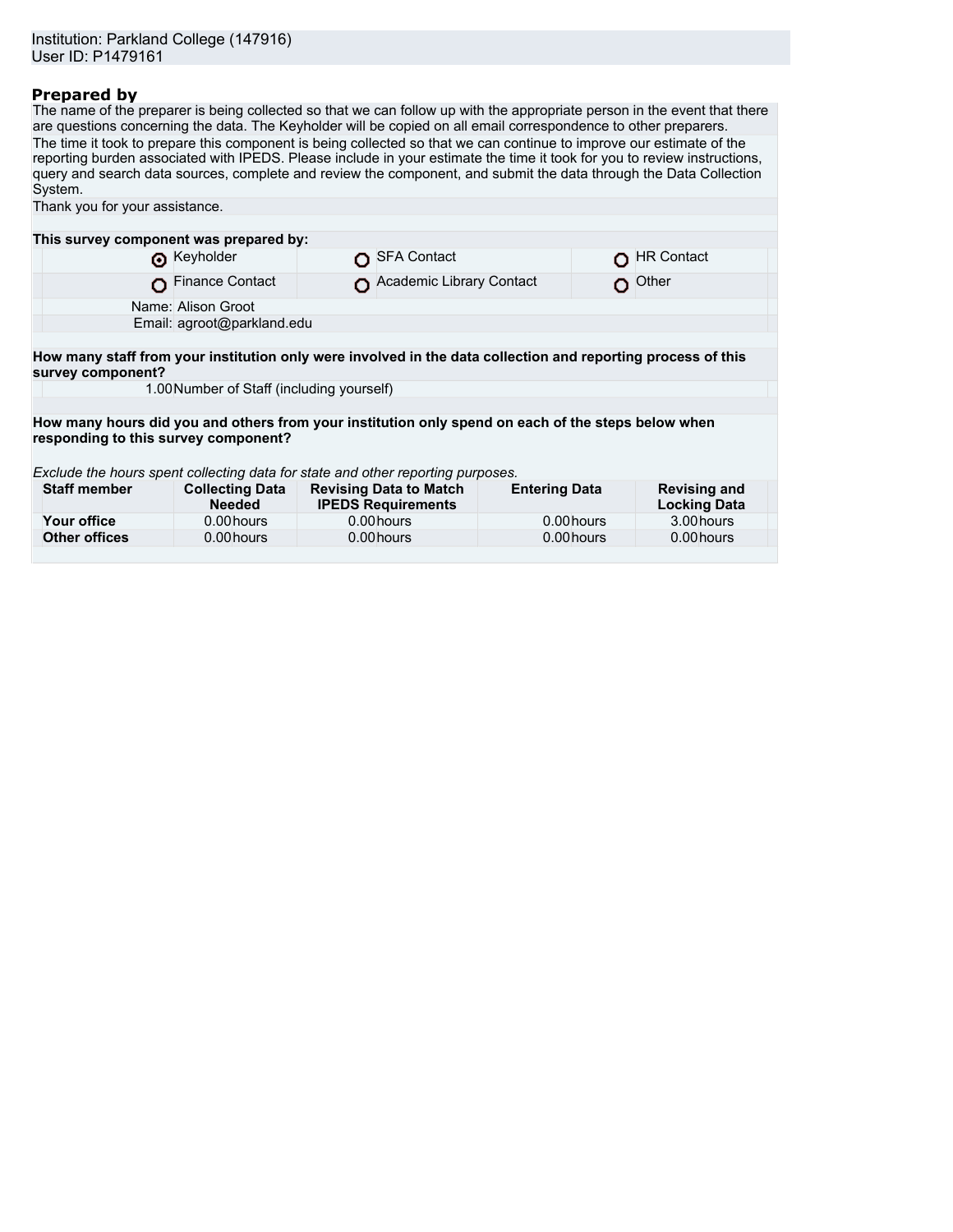### **Summary**

## **2019 IPEDS Graduation Rate Component Data Summary**

IPEDS collects important information regarding your institution. All data reported in IPEDS survey components become available in the IPEDS Data Center and appear as aggregated data in various Department of Education reports. Additionally, some of the reported data appears specifically for your institution through the College Navigator website and is included in your institution's Data Feedback Report (DFR). The purpose of this summary is to provide you an opportunity to view some of the data that, when accepted through the IPEDS quality control process, will appear on the College Navigator website and/or your DFR. College Navigator is updated approximately three months after the data collection period closes and Data Feedback Reports will be available through the [Data Center](https://nces.ed.gov/ipeds/use-the-data) and sent to your institution's CEO in November 2019.

Please review your data for accuracy. If you have questions about the data displayed below after reviewing the data reported on the survey screens, please contact the IPEDS Help Desk at: 1-877-225-2568 or ipedshelp@rti.org.

| <b>Overall Graduation Rate</b>                           |     |
|----------------------------------------------------------|-----|
| Graduation Rate                                          | 26% |
| Total number of students in the Adjusted Cohort          | 662 |
| Total number of completers within 150% of normal<br>time | 172 |

| <b>Overall Transfer-out Rate</b>                            |     |
|-------------------------------------------------------------|-----|
| Transfer-out Rate                                           | 23% |
| Total number of students in the Adjusted Cohort             | 662 |
| Total number of transfers-out within 150% of<br>normal time | 150 |